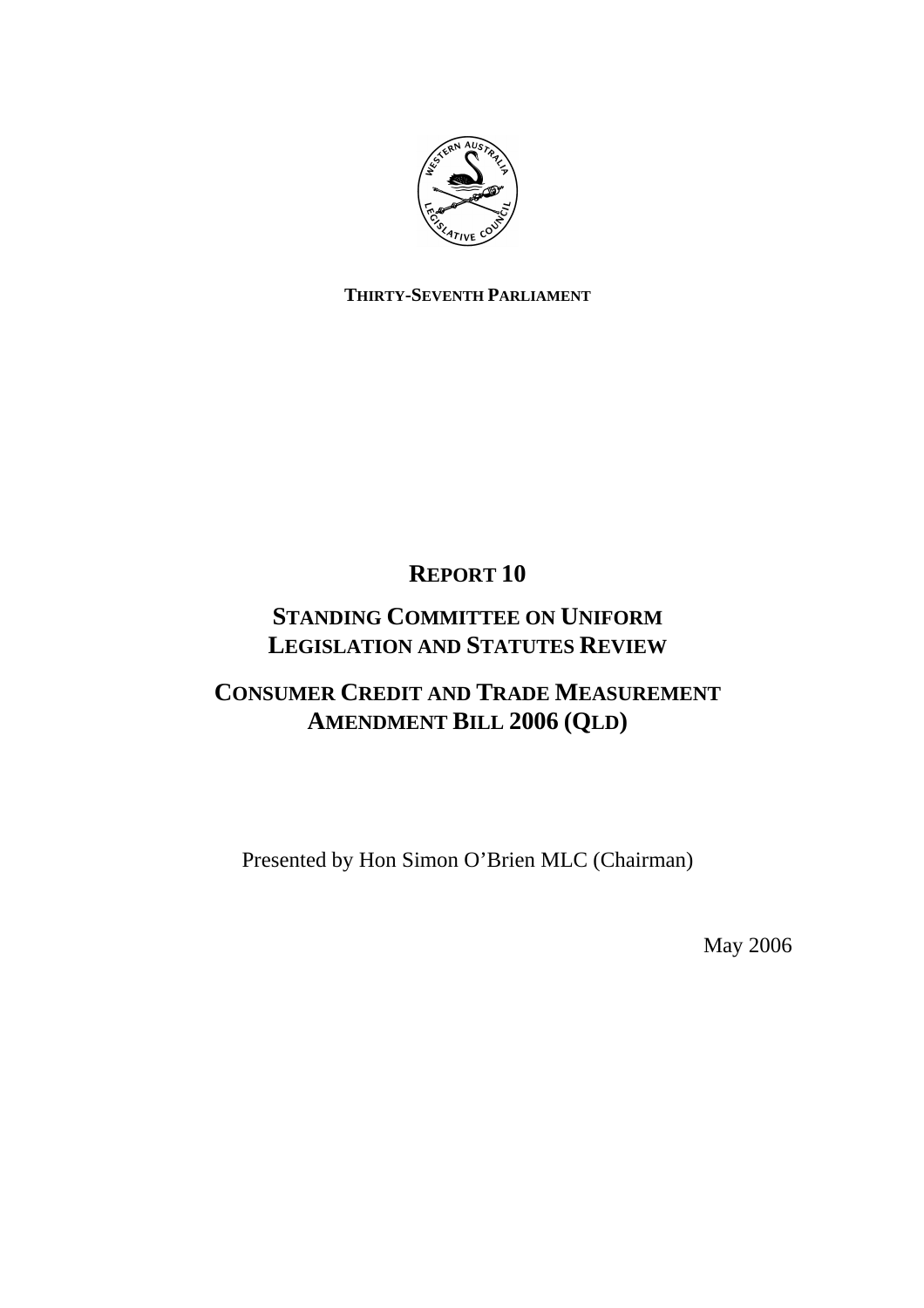# **STANDING COMMITTEE ON UNIFORM LEGISLATION AND STATUTES REVIEW**

## **Date first appointed:**

17 August 2005

#### **Terms of Reference:**

The following is an extract from Schedule 1 of the Legislative Council Standing Orders:

#### "**8. Uniform Legislation and Statutes Review Committee**

- 8.1 A *Uniform Legislation and Statutes Review Committee* is established.
- 8.2 The Committee consists of 4 Members.
- 8.3 The functions of the Committee are
	- (a) to consider and report on Bills referred under SO 230A;
	- (b) of its own motion or on a reference from a Minister, to consider or review the development and formulation of any proposal or agreement whose implementation would require the enactment of legislation made subject to SO 230A;
	- (c) to examine the provisions of any instrument that the Commonwealth has acceded to, or proposes to accede to, that imposes an obligation on the Commonwealth to give effect to the provisions of the instrument as part of the municipal law of Australia;
	- (d) to review the form and content of the statute book;
	- (e) to inquire into and report on any proposal to reform existing law that may be referred by the House or a Minister; and
	- (f) to consider and report on any matter referred by the House or under SO 125A.
- 8.4 For a purpose relating to the performance of its functions, the Committee may consult with a like committee of a House of the Parliament of the Commonwealth, a state or a territory, and New Zealand and similarly, may participate in any conference or other meeting."

#### **Members as at the time of this inquiry:**

Hon Simon O'Brien MLC (Chairman) Hon Donna Faragher MLC Hon Matt Benson-Lidholm MLC Hon Sheila Mills MLC

#### **Staff as at the time of this inquiry:**

Paul Grant, Advisory Officer (Legal)

# **Address:**

Parliament House, Perth WA 6000, Telephone (08) 9222 7222 unileg@parliament.wa.gov.au Website: http://www.parliament.wa.gov.au

**ISBN 1 9208 8676 1** 

Jan Paniperis, Senior Committee Clerk Christine Kain, Advisory Officer (Legal)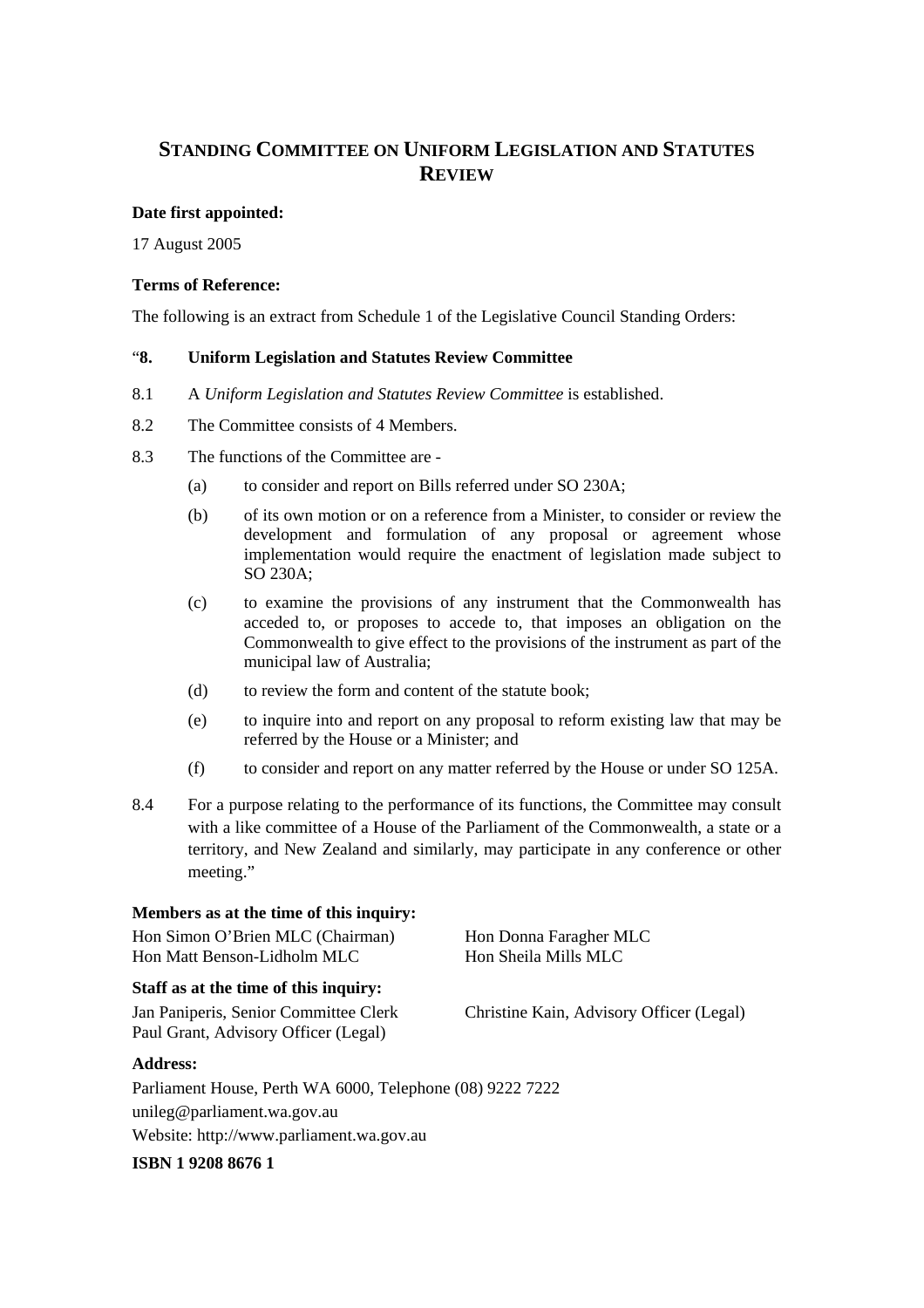# **CONTENTS**

| 2              |                                                                                 |  |
|----------------|---------------------------------------------------------------------------------|--|
| 3              |                                                                                 |  |
| $\overline{4}$ |                                                                                 |  |
| 5              |                                                                                 |  |
|                |                                                                                 |  |
| 6              |                                                                                 |  |
| 7              | SCRUTINY OF THE DRAFT CONSUMER CREDIT (WESTERN AUSTRALIA) CODE                  |  |
|                |                                                                                 |  |
|                | Clause 4 - Extension of the Expiry Date in relation to the Mandatory Comparison |  |
|                |                                                                                 |  |
|                | Infringement of Fundamental Legislative Principles - Henry VIII Clause  7       |  |
|                |                                                                                 |  |
|                | Infringement of Fundamental Legislative Principles - Henry VIII Clause  9       |  |
| 8              |                                                                                 |  |
|                |                                                                                 |  |
|                |                                                                                 |  |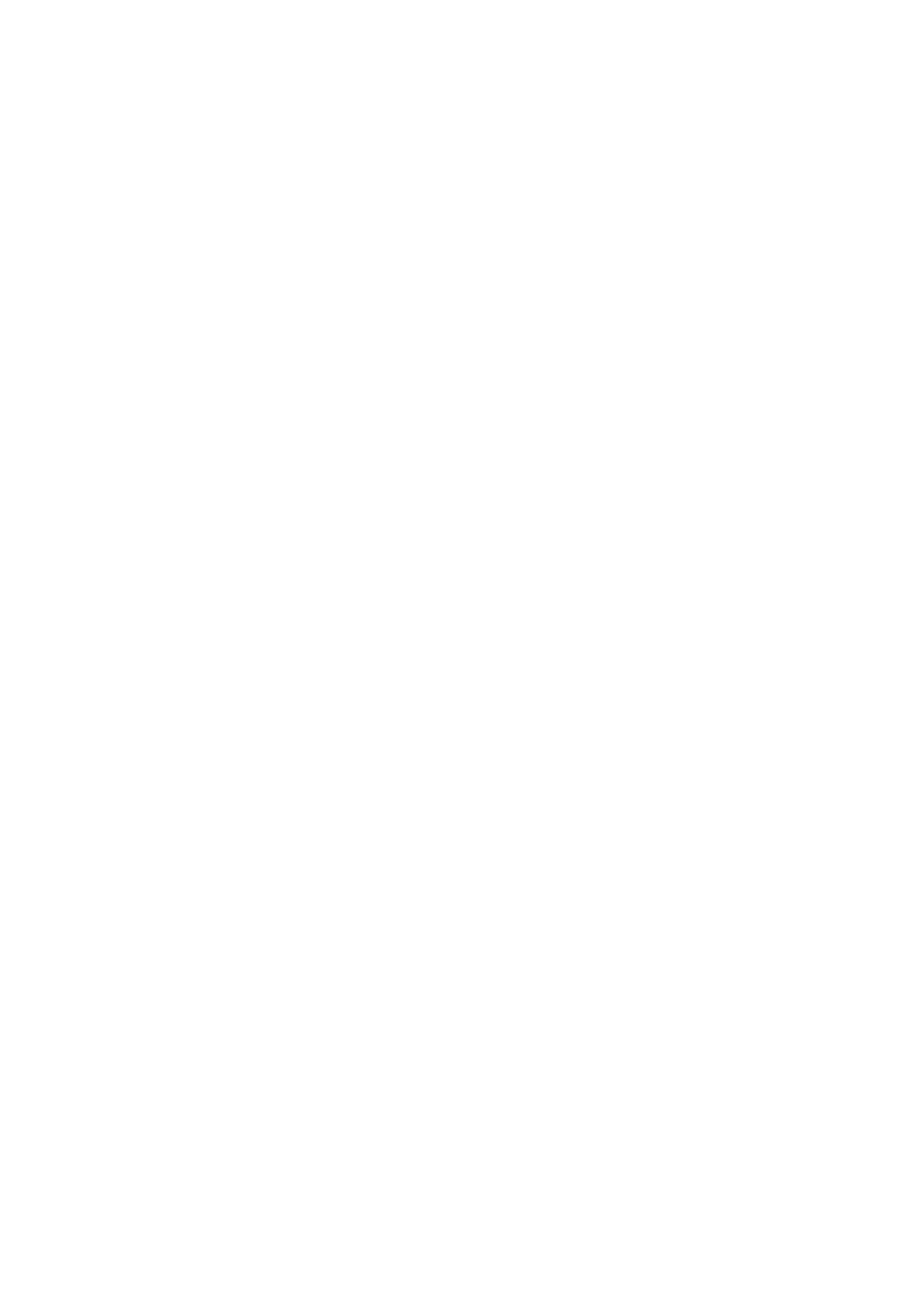# **REPORT OF THE STANDING COMMITTEE ON UNIFORM LEGISLATION AND STATUTES REVIEW**

#### **IN RELATION TO THE**

# **CONSUMER CREDIT AND TRADE MEASUREMENT AMENDMENT BILL 2006 (QLD)**

## **1 INTRODUCTION**

- 1.1 The Consumer Credit and Trade Measurement Amendment Bill 2006 (Qld) (**Queensland Amendment Bill**) was referred to the Uniform Legislation and Statutes Review Committee (**Committee**) on 4 April 2006 by way of a statutory referral under s 6B of the *Consumer Credit (Western Australia) Act 1996*, for inquiry and report to the Legislative Council.
- 1.2 The *Consumer Credit (Western Australia) Act 1996* is the Western Australian component of a template legislative scheme underpinning the national *Consumer Credit Code* which commenced on 1 November 1996.
- 1.3 The *Consumer Credit Code* regulates all consumer credit lending for personal, domestic or household purposes in Australia such as home loans, personal loans, credit cards and in-store finance. The main objective of the *Consumer Credit Code* is to ensure that borrowers and guarantors are provided with adequate information at all stages of consumer credit transactions to enable them to make informed choices and decisions.<sup>1</sup>
- 1.4 Before scrutinising the Queensland Amendment Bill, it is appropriate to briefly outline the nature of the template legislative scheme underpinning the *Consumer Credit Code*.
- **2** *CONSUMER CREDIT CODE* **- TEMPLATE LEGISLATIVE SCHEME**
- 2.1 The *Consumer Credit Code* is a template legislative scheme which means that one jurisdiction passes the main piece of legislation and other jurisdictions pass legislation which adopt that main piece of legislation and any subsequent amendments. For the purposes of the *Consumer Credit Code*, Queensland is the template jurisdiction. The Queensland template legislation consists of the:
	- *Consumer Credit Code* (Qld) which is an appendix to the *Consumer Credit (Queensland) Act 1994* (Qld); and

<sup>1</sup> Western Australia, Legislative Council, Standing Committee on Uniform Legislation and General Purposes, Report 9, *Consumer Credit (Western Australia) Amendment Bill 2002*, May 2003, p8.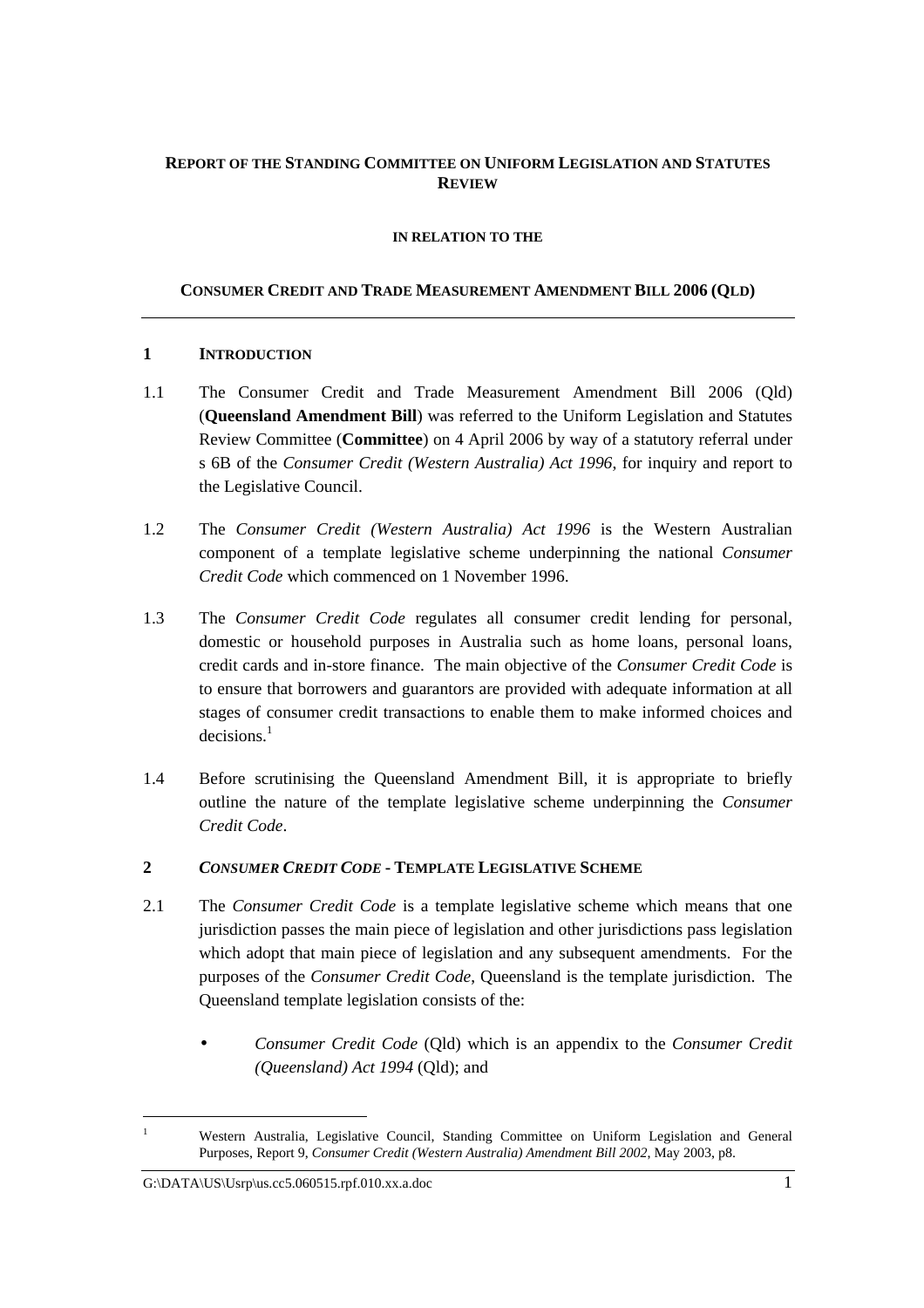- *Consumer Credit Regulation 1995* (Qld).
- 2.2 Thus the *Consumer Credit (Western Australia) Act 1996* provides that the:
	- *Consumer Credit Code* (Qld); and
	- *Consumer Credit Regulation 1995* (Qld)

apply as laws of Western Australia and are to be referred to as the:

- *Consumer Credit (Western Australia) Code*; and
- *Consumer Credit (Western Australia) Code Regulations*.
- 2.3 Unlike in most other jurisdictions, $2$  amendments to the Queensland template legislation do not automatically apply in Western Australia.<sup>3</sup> The *Consumer Credit (Western Australia) Act 1996* imposes two requirements before such amendments can operate, namely:
	- a copy of amendments to the Queensland template legislation are to be provided to the Clerk of each House of the Western Australian Parliament and then to the Committee;<sup>4</sup> and
	- both Houses of the Western Australian Parliament must approve a draft order and then the Western Australian Governor may amend the consumer credit laws<sup>5</sup> by an order published in the *Government Gazette*.<sup>6</sup>

# **3 REFERENCE**

3.1 Section 6B of the *Consumer Credit (Western Australia) Act 1996* contains the first requirement in relation to amendments to the template legislative scheme.<sup>7</sup>

<sup>2</sup> Like Western Australia, Tasmania does not automatically apply amendments to the Queensland template legislation.

<sup>3</sup> Previous reports of this Committee and the former Uniform Legislation and General Purposes Committee with respect to similar amendment regulations set out a detailed history relating to the *Consumer Credit Code* and its application in Western Australia. See for example, Western Australia, Legislative Council, Standing Committee on Uniform Legislation and General Purposes, Report 24, *Consumer Credit Amendment Regulation (No. 2) 2004* (Qld), May 2005, pp1-3 and Western Australia, Legislative Council, Standing Committee on Uniform Legislation and Statutes Review, Report 1, *Consumer Credit (Firefighter's Benefit Fund) Amendment Regulation (No. 1)* (Qld), September 2005, pp1-3.

<sup>4</sup> Section 6B(1), *Consumer Credit (Western Australia) Act 1996*.

<sup>5</sup> The *Consumer Credit (Western Australia) Code* and the *Consumer Credit (Western Australia) Code Regulations*.

<sup>6</sup> Sections 5(2)-(3) and 6(2)-(3), *Consumer Credit (Western Australia) Act 1996*.

<sup>7</sup> Sections  $6(B)(1)$  and  $(3)$ .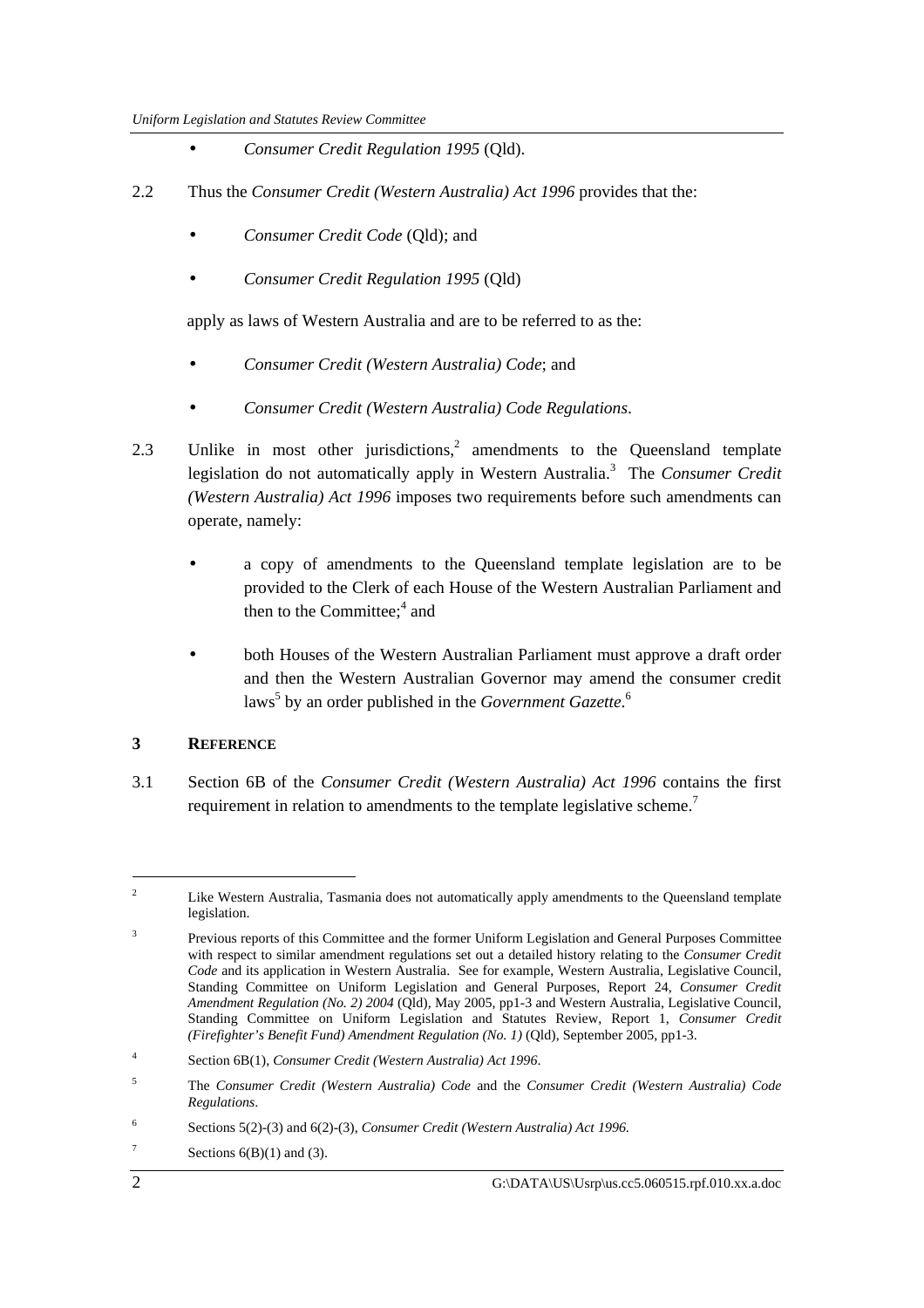- 3.2 Pursuant to this requirement, in letters dated 4 April 2006, Hon Michelle Roberts MLA, Minister for Consumer Protection (**Minister**), provided a copy of the Queensland Amendment Bill to the Clerks of the Legislative Council and Legislative Assembly.<sup>8</sup>
- 3.3 Section 6B(3) of the *Consumer Credit (Western Australia) Act 1996*, requires the Clerks to then give the copy of the Bill to the:

*"*[C]*ommittee or committees of the Parliament whose terms of reference cover uniform legislation … .".* 

- 3.4 In this manner, the Queensland Amendment Bill was referred to the Committee.
- 3.5 The second requirement with respect to amendments to the template legislative scheme is contained in ss 5 and 6 of the *Consumer Credit (Western Australia) Act 1996*. These sections provide that when the *Consumer Credit Code* (Qld) or the *Consumer Credit Regulation 1995* (Qld) are amended, the Western Australian Governor may similarly amend the *Consumer Credit (Western Australia) Code* or *Consumer Credit (Western Australia) Code Regulations* by an order published in the *Government Gazette*. However, such an order cannot be made unless both Houses of Parliament have first approved a draft order.<sup>9</sup>
- 3.6 Although it is the Queensland Amendment Bill and not any subsequent Western Australian draft order which is referred to the Committee for inquiry, in order to assist the Legislative Council, the Committee has adopted the practice of reporting its scrutiny of the Queensland Amendment Bill in relation to the terms of any draft order.
- 3.7 Similarly, although there is no requirement for the Committee to report back to the Parliament on the Queensland Amendment Bill prior to the Parliament approving any relevant Western Australian draft order, the Committee's usual practice is to endeavour to present its report on such template Queensland legislation prior to the Parliament's consideration of any corresponding draft order.

# **4 INQUIRY PROCEDURE**

4.1 The Committee did not advertise for or invite submissions. However, details of the inquiry were placed on the parliamentary website at: www.parliament.wa.gov.au.

## **5 PURPOSE OF THE BILL**

 $\overline{a}$ 

5.1 The Explanatory Notes for the Queensland Amendment Bill state that the Bill's objectives in relation to credit matters are to:

<sup>8</sup> Copy of letter from Hon Michelle Roberts MLA, Minister for Consumer Protection, 4 April 2006 to the Clerks of the Legislative Assembly and the Legislative Council.

<sup>9</sup> Section 5(2)-(3), *Consumer Credit (Western Australia) Act 1996*.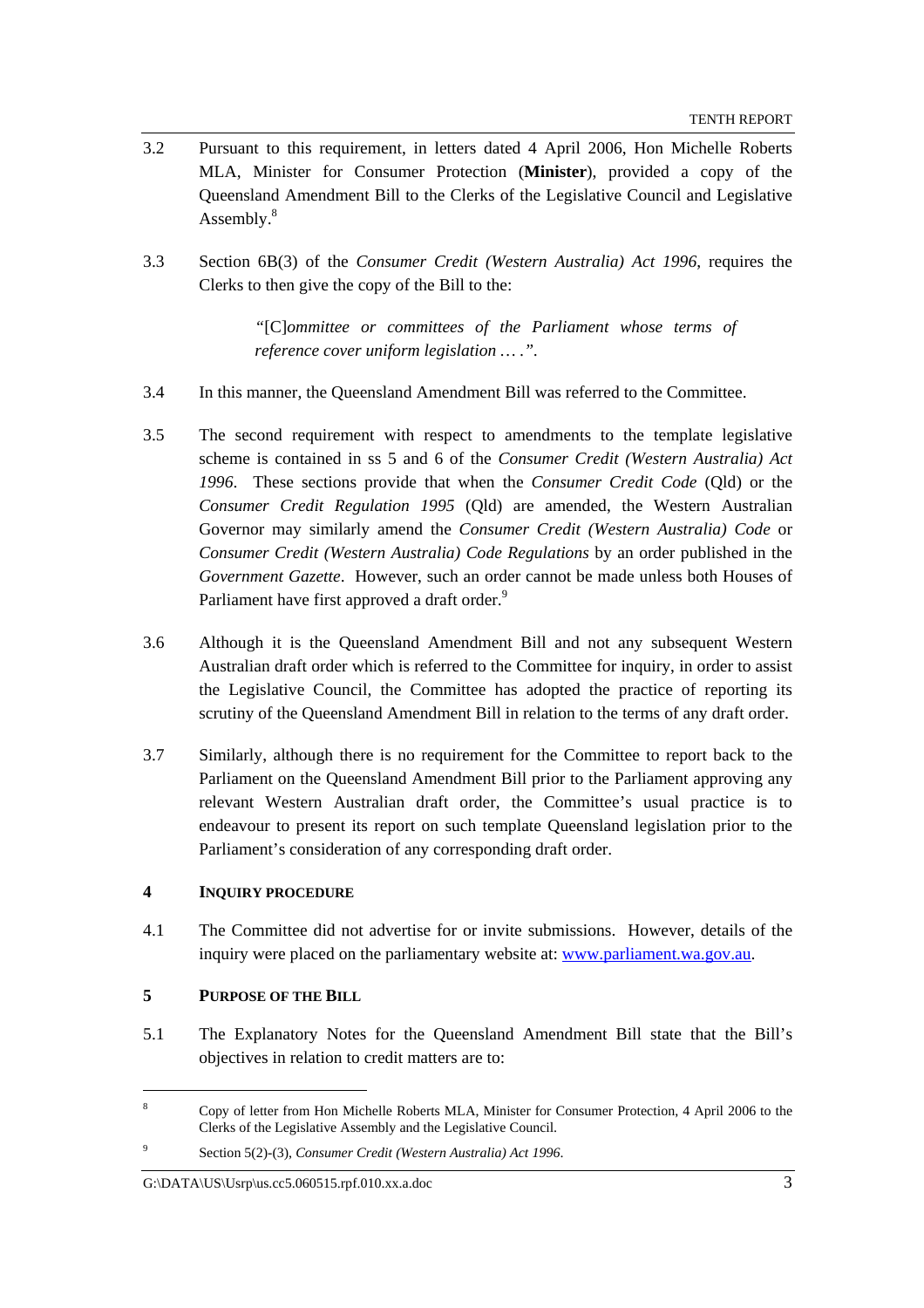- *"- facilitate the application of the electronic transactions legislation in each State and Territory to the* [Consumer Credit] *Code;*
- *ensure that consumer protection is not diminished as a result of a debtor transacting in an electronic environment; and*
- extend the sunset clause in relation to the mandatory *comparison rate regime in the* [Consumer Credit] *Code by 1 year to enable a review of that regime to be completed."*<sup>10</sup>

#### **Consultation Associated with the Queensland Amendment Bill**

5.2 The Committee notes that community consultation was undertaken by the Uniform Consumer Credit Code (UCCC) Management Committee with respect to the electronic transactions aspect of the Queensland Amendment Bill:

> *"The* [e-commerce] *Consultation Package was released on 23 July 2004 and submissions closed on 3 September 2004. Submissions were received from industry representatives, consumer advocates, legal academics, law societies, legal firms and financial counsellors."*<sup>11</sup>

5.3 As to consultation regarding the extension of the sunset clause in relation to the mandatory comparison rate scheme, the Explanatory Notes for the Queensland Amendment Bill state:

> *"The proposed extension of the regime was specifically raised with stakeholders at the recent 15th Annual Credit Law Conference in 2005 where it appeared to be accepted as the most viable solution. Stakeholders are aware of the* [mandatory comparison rate] *review and should understand that it is necessary to allow time for consultation as well as consideration of the review.*

> *To ensure that stakeholders, particularly credit providers were advised of the amendment in the Bill extending the sunset clause, the UCCC Management Committee posted information on the national Code website and advised stakeholders (by email with a link to the website)."*<sup>12</sup>

 $12$  Ibid, p7.

<sup>10</sup> *Consumer Credit and Trade Measurement Amendment Bill 2006: Explanatory Notes*, State of Queensland, 2006, pp1-2.

 $11$  Ibid, p7.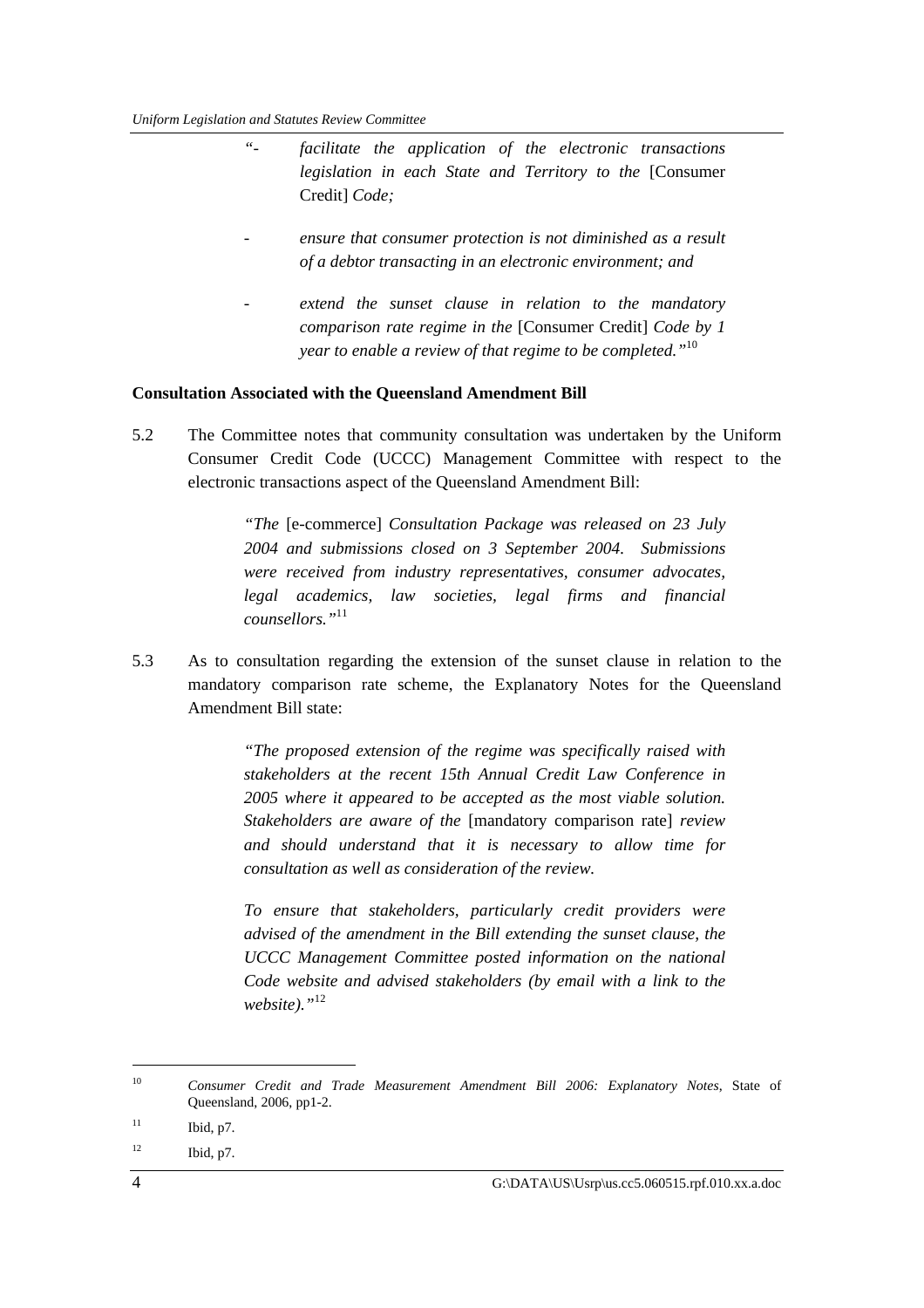## **6 URGENT DRAFT ORDERS PROVIDED TO THE COMMITTEE**

- 6.1 On 28 April 2006 the Minister provided the Committee with the following draft orders:
	- Consumer Credit (Western Australia) Code Amendment Order 2006; and
	- Consumer Credit (Western Australia) Code Regulations Amendment Order (No. 2) 2006.
- 6.2 On 23 May 2006 an amended version of the Consumer Credit (Western Australia) Code Regulations Amendment Order (No. 2) 2006 was provided to the Committee (with proposed cl 9, inserting a proposed new s 40AA into the *Consumer Credit (Western Australia) Code Regulations*, having been deleted).
- 6.3 As at the date of this report neither of these draft orders have been tabled in the Legislative Council.
- 6.4 The Consumer Credit (Western Australia) Code Amendment Order 2006 adopts in Western Australia only those amendments contained in the Queensland Amendment Bill that propose to amend the *Consumer Credit Code* (that is, Part 2 of the Queensland Amendment Bill).<sup>13</sup>
- 6.5 Interestingly, the second draft order provided to the Committee the Consumer Credit (Western Australia) Code Regulations Amendment Order (No. 2) 2006 - does not adopt any aspects of the Queensland Amendment Bill. This draft order is instead consistent with **proposed** Queensland amendment regulations (not yet gazetted) that will complement the electronic transaction elements of the Queensland Amendment Bill. It is unusual for the Committee to receive a draft order prior to the relevant Queensland legislation being made. The Minister advised that the 'advance' copy of the Consumer Credit (Western Australia) Code Regulations Amendment Order (No. 2) 2006 was provided simply to assist the Committee in its consideration of the Queensland Amendment Bill.<sup>14</sup>
- 6.6 In the accompanying cover letter for these two draft orders, the Minister indicated that a high degree of urgency surrounds the gazettal of the draft orders. The Minister advised the Committee that:

*"… this matter is viewed as extremely urgent. The State Solicitors Office has advised that if WA's adoption processes in relation to the extension of the sunset date are not completed (i.e. gazetted) prior to 9 July 2006, Part 9A of the Code will cease in WA. This will result in* 

<sup>&</sup>lt;sup>13</sup> Letter from Hon Michelle Roberts MLA, Minister for Consumer Protection, 28 April 2006, p1. <sup>14</sup> Ibid, p1.

 $G:\Delta\left\{S\setminus\text{DATA}\right\}$  \US\Usrp\us.cc5.060515.rpf.010.xx.a.doc 5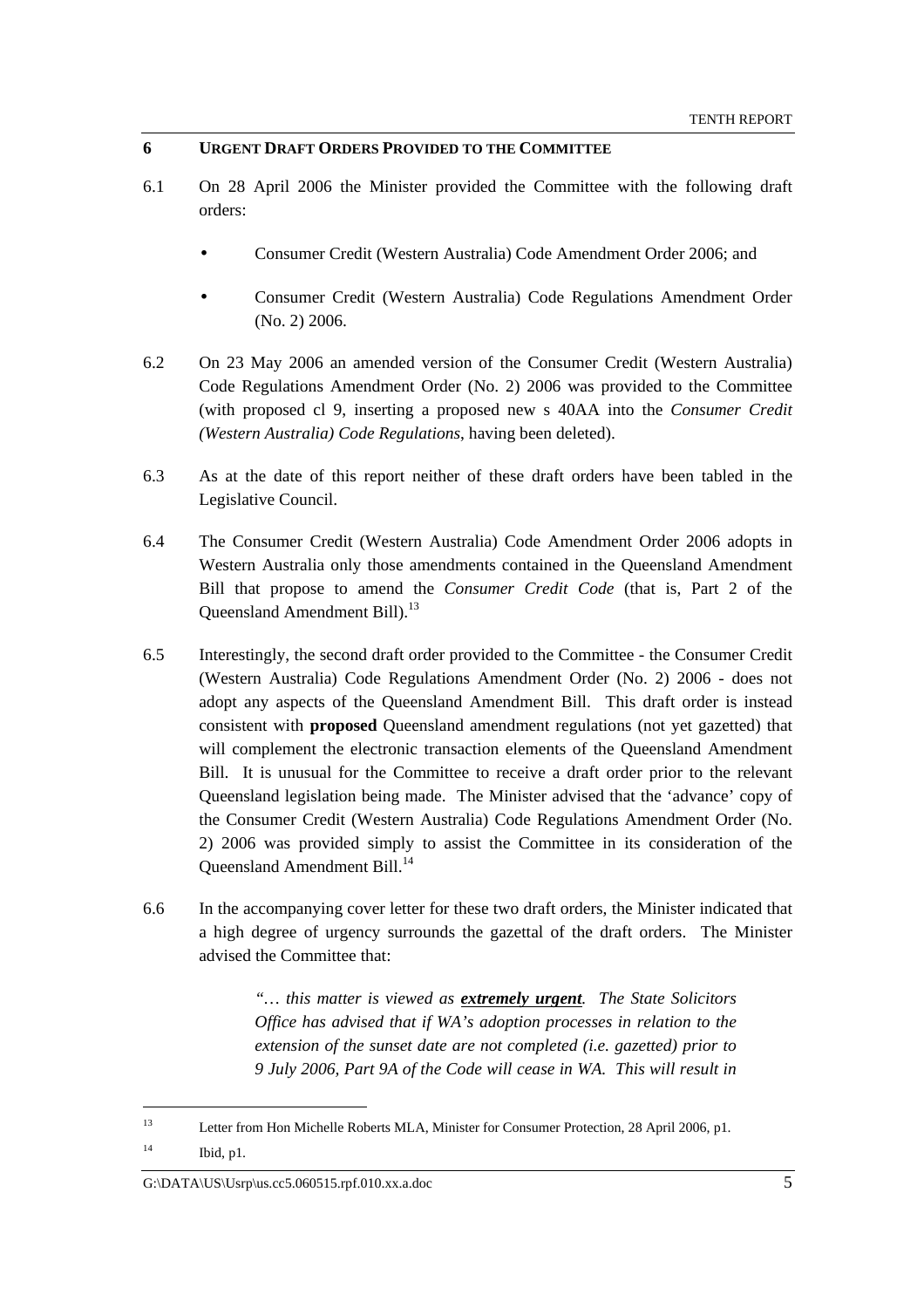*disuniformity of credit laws and implications for both WA consumers and industry. In addition, it is understood that if required, 'resurrecting' Part 9A of the Code and the associated regulations in*  WA will be particularly difficult and complex."<sup>15</sup>

# **7 SCRUTINY OF THE DRAFT CONSUMER CREDIT (WESTERN AUSTRALIA) CODE AMENDMENT ORDER 2006**

- 7.1 The draft Consumer Credit (Western Australia) Code Amendment Order 2006 follows the wording of Part 2 of the Queensland Amendment Bill.
- 7.2 The Committee has identified issues concerning the following clauses of the draft Consumer Credit (Western Australia) Code Amendment Order 2006.

#### **Clause 4 - Extension of the Expiry Date in relation to the Mandatory Comparison Rate**

- 7.3 The mandatory comparison rate is a method of reducing the total cost of a loan, including interest and all fees and charges, to a single percentage rate. This allows for easier comparison of the overall cost of loan products by consumers.<sup>16</sup>
- 7.4 Part 9A of the *Consumer Credit Code* sets out the mandatory comparison rate scheme and has the object of assisting consumers to identify the true cost of credit offered by credit providers. The objects provisions of Part 9A relevantly states that Part 9A:
	- *"(a) makes it mandatory for credit providers to include the comparison rate in advertisements for consumer credit (other than under continuing credit contracts) if an interest rate is advertised; and*
	- *(b) requires credit providers, linked suppliers and finance brokers to supply consumers with schedules of comparison rates for any such consumer credit.*

*The comparison rate will reflect the total cost of credit arising from interest charges and other prescribed credit fees and charges."*<sup>17</sup>

7.5 Currently the mandatory comparison rate scheme is subject to an expiry date (or sunset clause) of 30 June  $2006$ <sup>18</sup>

<sup>15</sup> Ibid, p2.

<sup>&</sup>lt;sup>16</sup> Western Australia, Legislative Council, Standing Committee on Uniform Legislation and General Purposes, Report 9, *Consumer Credit (Western Australia) Amendment Bill 2002,* 6 May 2003, p13.

<sup>17</sup> Section 146A(2), *Consumer Credit (Western Australia) Code*.

<sup>18</sup> In Western Australia the relevant sunset clause is s 146D of the *Consumer Credit (Western Australia) Code*.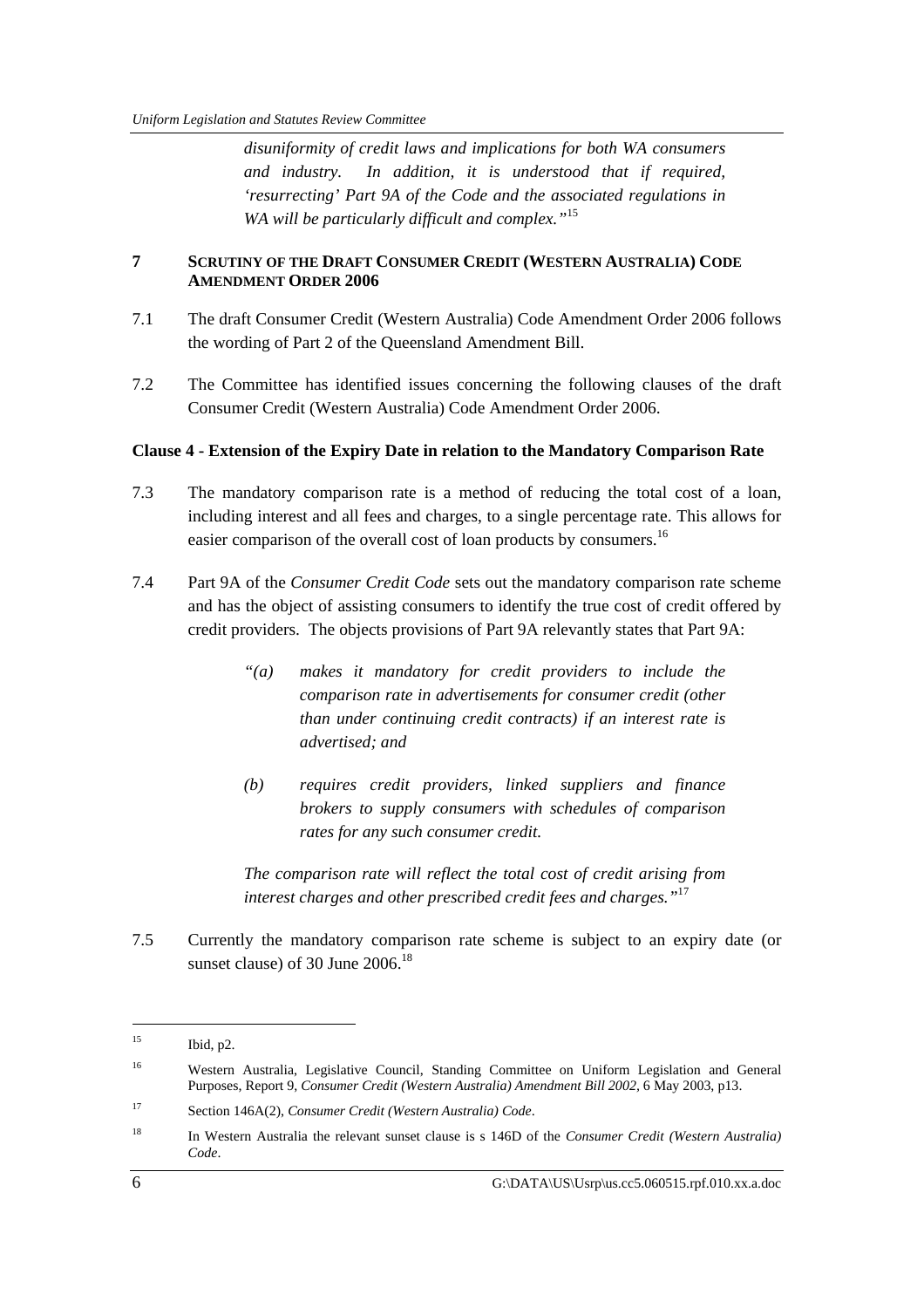- 7.6 The Ministerial Council on Consumer Affairs committed to review the mandatory comparison rate scheme prior to 30 June  $2006$ <sup>19</sup>
- 7.7 A review was commenced in October 2004 and was scheduled to report in January 2006. Delays in the consultation phase now mean that there is insufficient time to consider the final report prior to 30 June  $2006$ <sup>20</sup>

*Infringement of Fundamental Legislative Principles - Henry VIII Clause* 

- 7.8 Clause 4 of the draft Consumer Credit (Western Australia) Code Amendment Order 2006 proposes the extension of the expiry date for Part 9A of the *Consumer Credit Code* to either 30 June 2007 or to an earlier date fixed by a regulation so as to allow consideration of the outcome of the review of the mandatory comparison rate scheme. $21$
- 7.9 The proposed authorisation of the use of regulations to determine the expiry date of various provisions of the *Consumer Credit Code* makes this a *"Henry VIII"* clause. *Henry VIII* clauses are regarded as contrary to fundamental legislative principles as they give insufficient regard to the institution of Parliament as the supreme Legislature by eroding the sovereign function of Parliament to legislate. $^{22}$
- 7.10 The Committee brings this *Henry VIII* clause to the attention of the Legislative Council.

#### **Clauses 5 to 12 - Electronic Transactions**

- 7.11 Electronic transaction legislation has been enacted in all Australian jurisdictions as part of a uniform legislative scheme to facilitate the use of electronic transactions.<sup>23</sup>
- 7.12 There is uncertainty about the application of electronic transactions legislation to the *Consumer Credit Code* in a number of Australian jurisdictions.<sup>24</sup> As a result of this uncertainty a number of jurisdictions, including Western Australia, have expressly

<sup>19</sup> *Consumer Credit and Trade Measurement Amendment Bill 2006: Explanatory Notes*, the State of Queensland, 2006, p3.

<sup>20</sup> Ibid, p4.

 $^{21}$  Ibid, p4.

<sup>22</sup> The former Uniform Legislation and General Purposes Committee previously considered *"Henry VIII"*  clauses in its following reports: Report 1: *Offshore Minerals Bill 2001, Offshore Minerals (Registration Fees) Bill 2001 and Offshore Minerals (Consequential Amendments) Bill 2001,* June 2002, pp52-66, Report No 17: *Architects Bill 2003*, June 2004.

<sup>23</sup> Western Australia, Legislative Council, Standing Committee on Constitutional Affairs, Report 58, *Electronic Transactions Bill 2000,* 6 November 2000, p4.

<sup>24</sup> *Consumer Credit and Trade Measurement Amendment Bill 2006: Explanatory Notes*, State of Queensland, 2006, p4.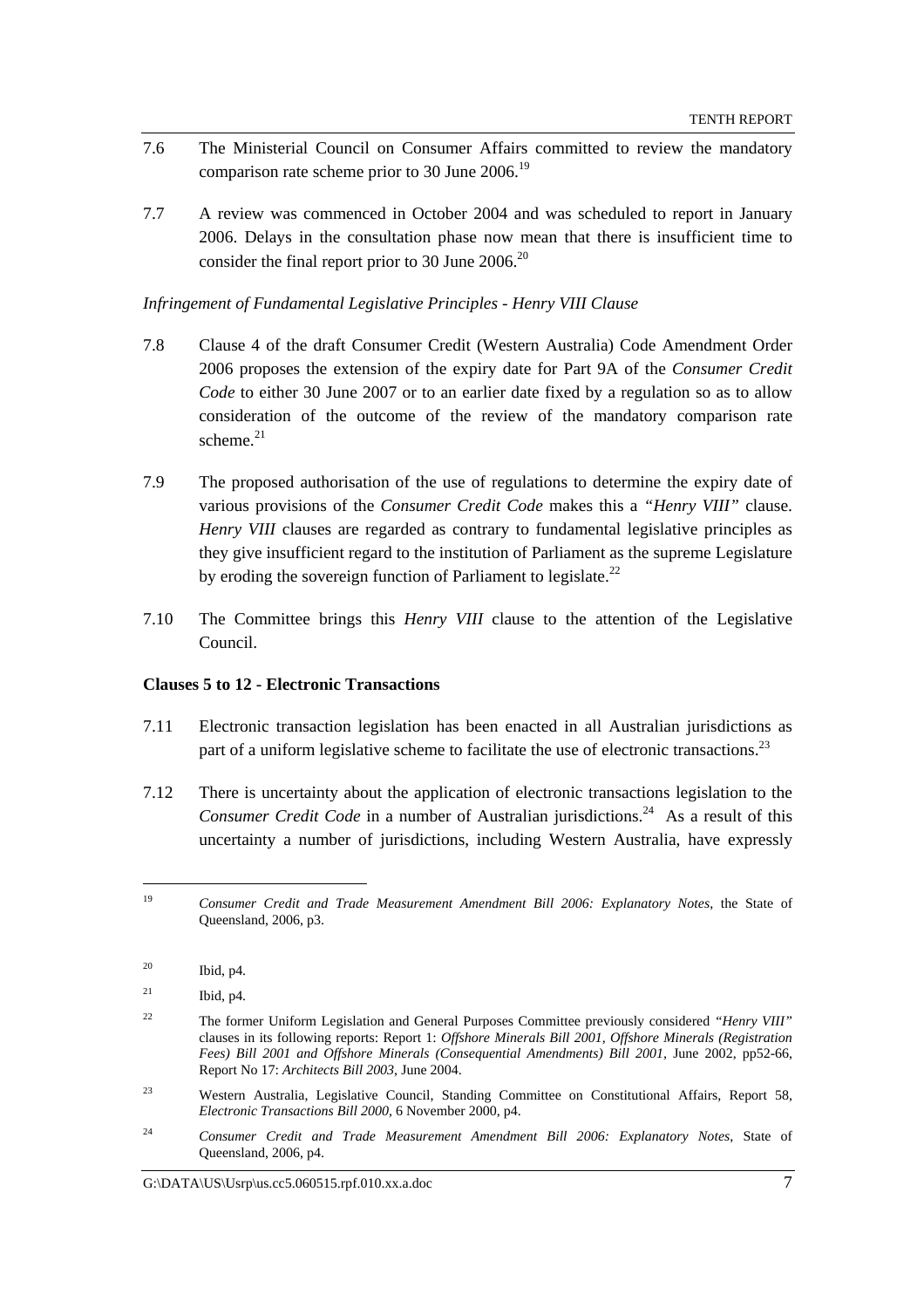exempted the *Consumer Credit Code* from the application of uniform electronic transaction legislation.

- 7.13 In Western Australia s 7 (1) of the *Electronic Transactions Act 2003* provides that for the purposes of a law of Western Australia a transaction will not automatically be invalid because it took place wholly or partly by electronic communication.<sup>25</sup> However, by operation of reg 4 of the *Electronic Transactions Regulations 2003*, s 7(1) does not apply to the *Consumer Credit Code*.
- 7.14 The Queensland Amendment Bill aims to

*"… ensure that the wording of the Code permits electronic credit transactions, such as issuing contracts and providing notifications."*<sup>26</sup> 

- 7.15 The Queensland Amendment Bill will facilitate the application of electronic transactions legislation to the *Consumer Credit Code* by:
	- *"- confirming the application of each jurisdiction's electronic transactions legislation to the Code;*
	- *standardising current provisions that make incomplete and inconsistent reference to electronic communications in the Code; and*
	- *removing provisions that would not permit electronic communications."*<sup>27</sup>
- 7.16 The Queensland Amendment Bill also seeks, according to the Explanatory Notes, to provide protection for consumers of credit by:<sup>28</sup>
	- preventing the rules that govern the receipt and attribution of electronic communications under general electronic transactions legislation to be altered by agreement; and
	- allowing some transactions, documents or information to be excluded from being electronically communicated in the interests of consumers.
- 7.17 Whilst noting the draft Consumer Credit (Western Australia) Code Amendment Order 2006 (which essentially follows the wording of the Queensland Amendment Bill), the Committee presumes that additionally, for the sake of clarity, reg 4 of the *Electronic*

<sup>25</sup> Section 7(1), *Electronic Transactions Act 2003*.

<sup>26</sup> *Consumer Credit and Trade Measurement Amendment Bill 2006: Explanatory Notes*, the State of Queensland, 2006, p4.

 $27$  Ibid, p4.

 $^{28}$  Ibid, p5.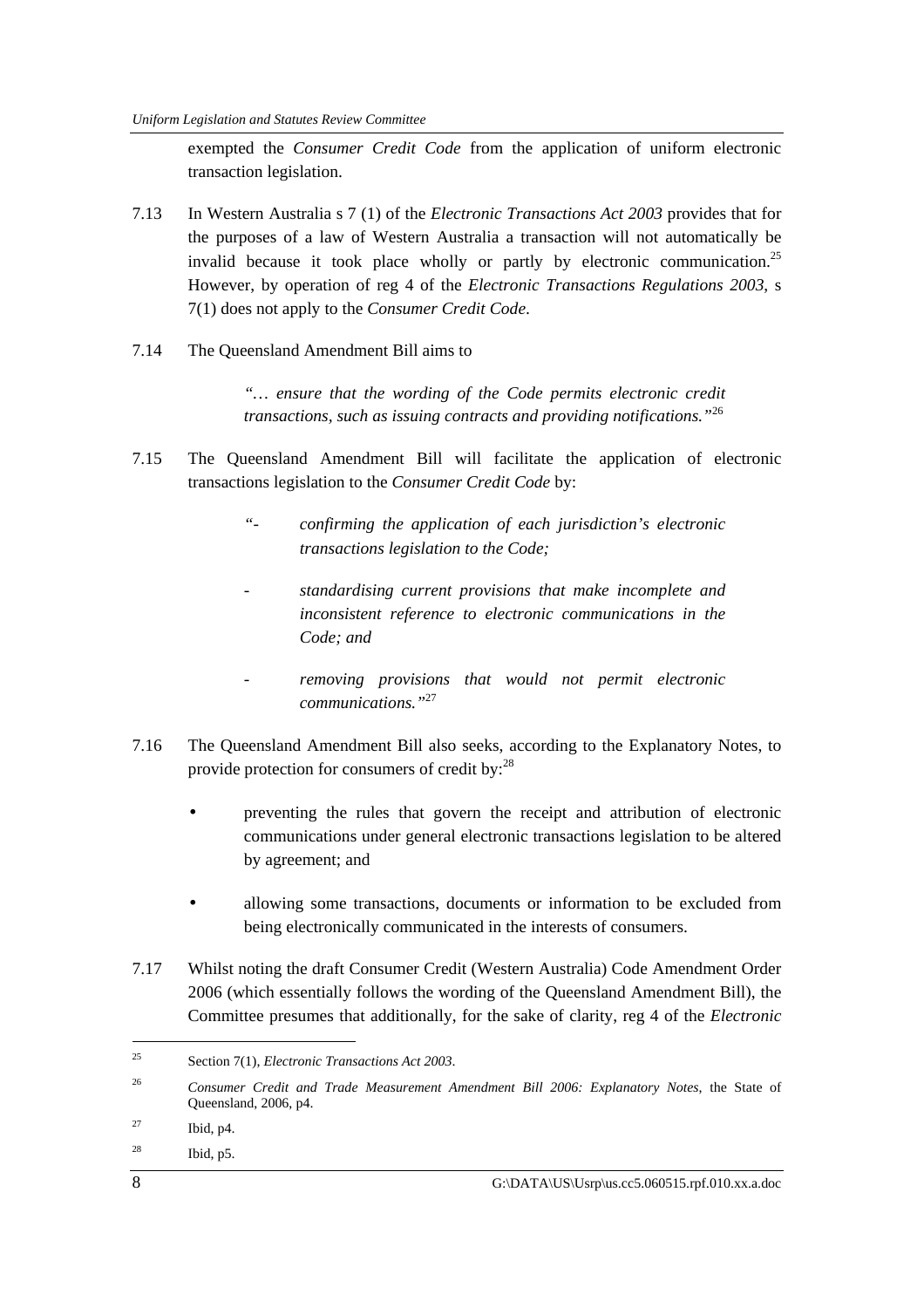*Transactions Regulations 2003* will be deleted or amended to facilitate the proposed amendments to the *Consumer Credit (Western Australia) Code*.

*Infringement of Fundamental Legislative Principles - Henry VIII Clause* 

7.18 Clause 7 of the draft Consumer Credit (Western Australia) Code Amendment Order 2006 introduces new credit consumer protection measures in relation to electronic transactions that includes the insertion into the *Consumer Credit Code* of another *Henry VIII* mechanism (new s 164A(3)), which states:

*"The regulations may provide that —* 

*(a) a specified transaction, or a specified class of transactions; or* 

*(b) a specified document, or a specified class of documents; or* 

*(c) specified information, or a specified class of information;* 

*referred to by or under this Code must not be made, given or provided by electronic communication."* 

7.19 The draft Consumer Credit (Western Australia) Code Regulations Amendment Order (No. 2) 2006, which was provided to the Committee on 28 April 2006 (in advance of the corresponding Queensland amendment regulations being introduced) by the Minister to assist the Committee with its inquiry, sets out the proposed amendments to the *Consumer Credit (Western Australia) Code Regulations* pursuant to the proposed new s 164A(3) *Henry VIII* mechanism. Proposed new reg 39A states:

#### *"39A. Exemptions in relation to electronic communications*

*For the purposes of section 164A(3) of the Code, the following transactions, documents or information, or classes of transactions, documents or information, must not be made, given or provided by electronic communication -* 

- *(a) a guarantee to which the Code applies under section 9 of the Code;*
- *(b) a copy of a guarantee given under section 52(1)(a) of the Code;*
- *(c) a copy of a credit contract given under section 52(1)(b) of the Code;*
- *(d) a copy of a contract document given under section 54(2)(a) of the Code;*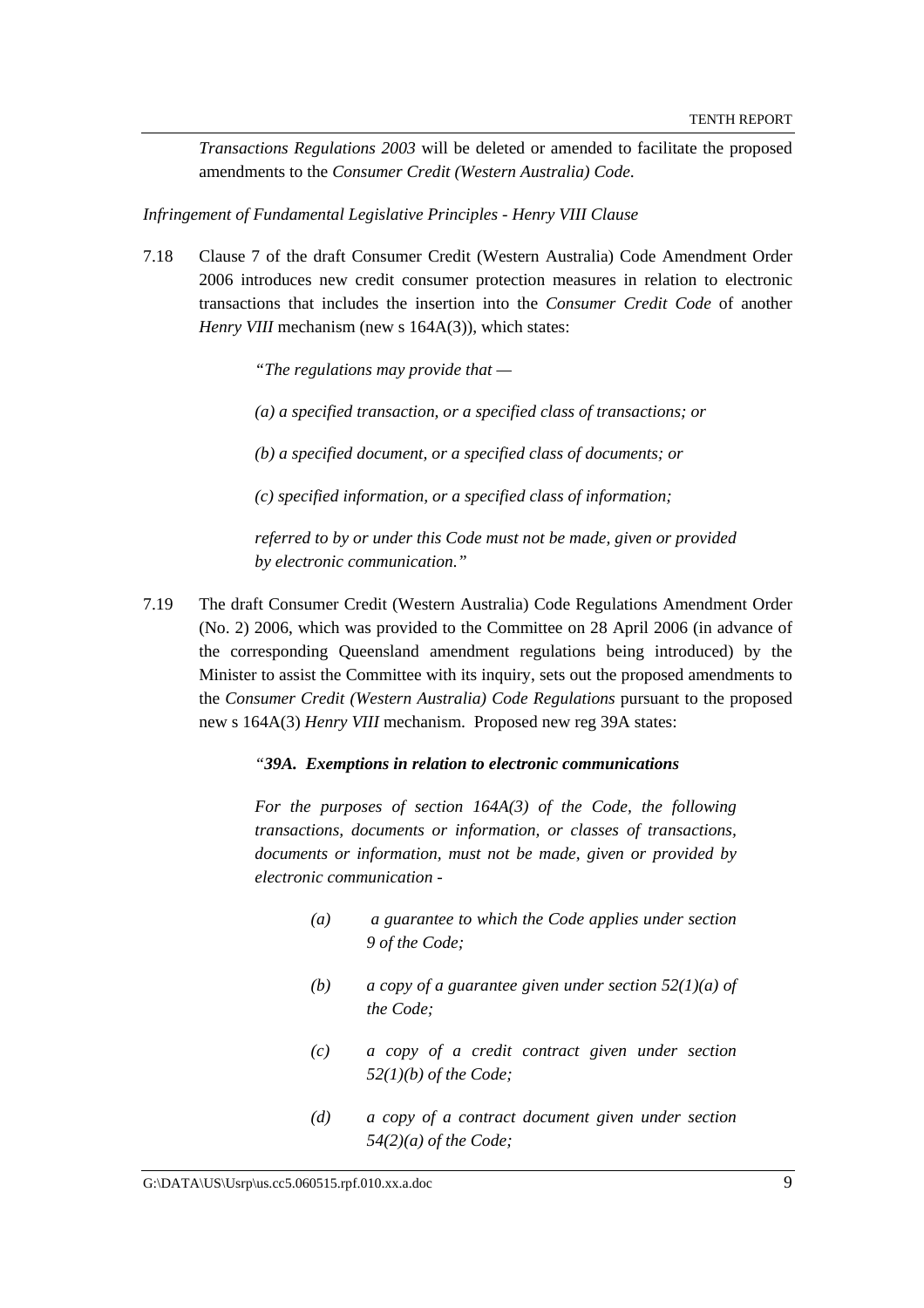|      | (e)                | a notice setting out particulars of the change in the<br>terms of the credit contract under section $56(1)(a)$ of<br>the Code;                                                       |
|------|--------------------|--------------------------------------------------------------------------------------------------------------------------------------------------------------------------------------|
|      | (f)                | a default notice under section $80(1)$ of the Code;                                                                                                                                  |
|      | (g)                | a default notice under section $80(2)$ of the Code;                                                                                                                                  |
|      | (h)                | information concerning the provisions of section 91<br>of the Code provided to the occupier of premises<br>under section $91(1)(b)$ of the Code;                                     |
|      | (i)                | a request for entry to premises under section $24(a)$ of<br>these regulations;                                                                                                       |
|      | (j)                | a consent to enter premises under section $24(c)$ of<br>these regulations;                                                                                                           |
|      | (k)                | a notice under section $94(1)$ of the Code;                                                                                                                                          |
|      | (l)                | a demand made on the supplier under section 120<br>$(5)(a)$ of the Code;                                                                                                             |
|      | (m)                | a demand made on the supplier under section<br>$120(6)(a)$ of the Code;                                                                                                              |
|      | (n)                | a notice of intention to repossess under section<br>$156(1)$ of the Code;                                                                                                            |
|      | $\left( o \right)$ | a transaction on which duty is only charged under the<br>laws of this jurisdiction if the transaction is effected<br>or evidenced by an instrument or document in hard<br>copy form; |
|      | (p)                | an instrument on which duty is only charged under<br>the laws of this jurisdiction if the instrument is in<br>hard copy form."                                                       |
| 7.20 |                    | In explaining the rationale for the use of a <i>Henry VIII</i> clause, the Explanatory Notes                                                                                         |

advise:

*"The exemption is placed in the regulation as a safety net provision offering additional consumer protection. Electronic communication and transacting is still developing. At this point in time, the proposed regulation would exempt such material as a notice setting out particulars of the change in the terms of the credit contract under*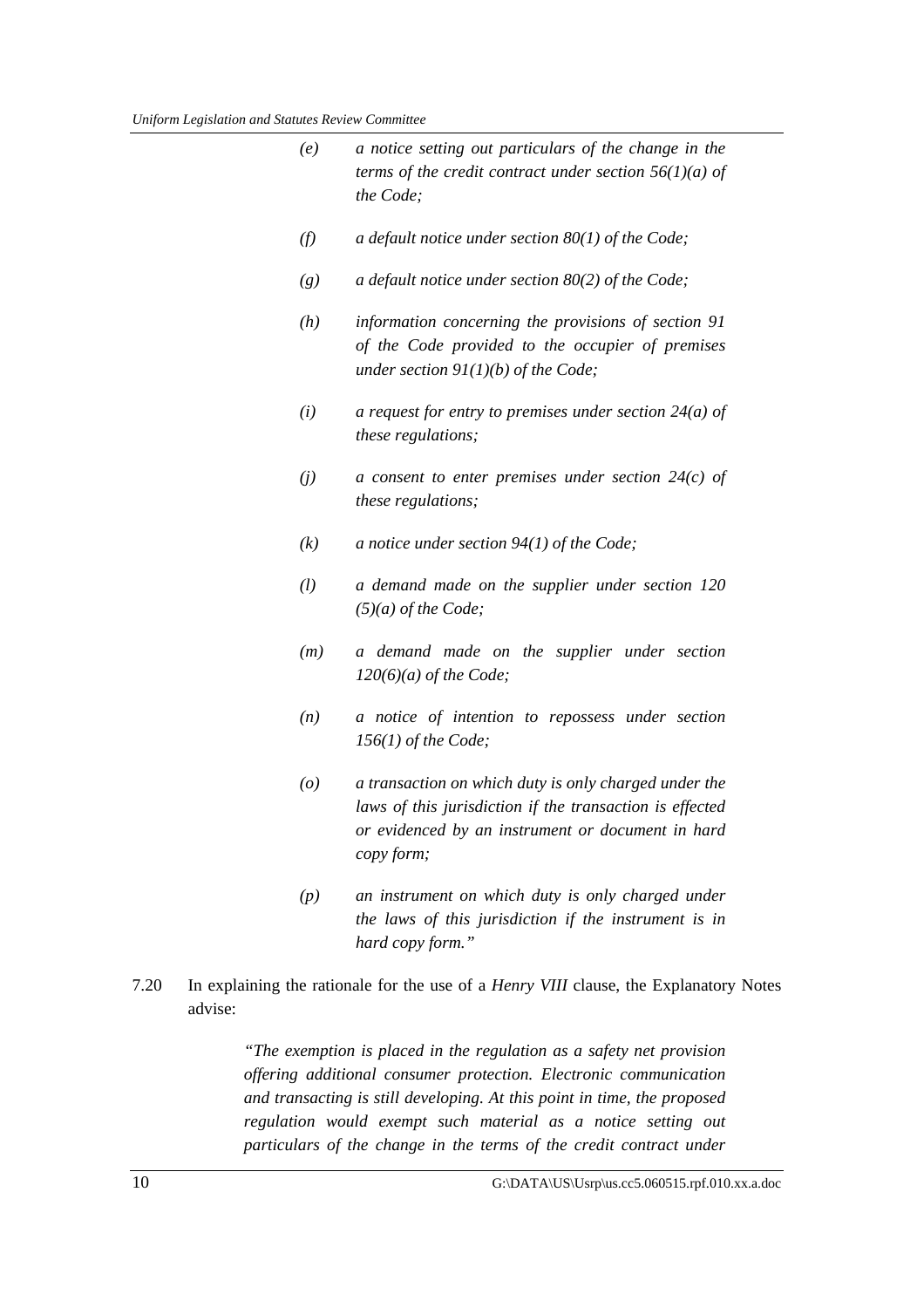*section 56(1)(a) of the Code; a default notice under sections 80(1) and (2) of the Code; a notice of intention to repossess under section 156(1) of the Code; and instruments on which duty is only charged if they are in hard copy.* 

*As consumers become more sophisticated in the use of electronic communication and transacting, it is anticipated that the provisions could be removed. The provisions relating to duty are likely to be subject to change in the future. Therefore, the exemption is somewhat in the nature of a transitional provision. It is difficult to predict the time when the provisions may not be necessary and therefore to provide for "sunsetting" of the regulation making ability. It will, of course, be subject to the usual 10 year sunset rule for all regulations.* 

*In addition, the Code is part of a nationally uniform scheme. It can take a significant period of time to gain formal agreement of all jurisdictions due to State/Territory and national procedural requirements. It may be necessary to extend the list described above where consumer detriment is identified and to minimize the detriment, amendment of the regulation, rather than the Code itself, would be the quicker option in the national context.* 

*It should be noted that there was public consultation on the draft Bill and the draft Regulation. The only comment in relation to this issue was regarding guarantees, as a result of which the provision was made more specific."* 

7.21 The Committee brings this *Henry VIII* clause to the attention of the Legislative Council.

## **8 CONCLUSION**

- 8.1 The Committee notes that the purpose of Part 2 of the Queensland Amendment Bill is to:
	- a) extend the expiry date in relation to the mandatory comparison rate scheme in the *Consumer Credit Code* by up to one year to enable a review of that scheme to be completed; and
	- b) facilitate the application of electronic transactions legislation to the *Consumer Credit Code*.
- 8.2 Although the Queensland Amendment Bill contains two *Henry VIII* clauses (one in relation to determining the date of expiry of the mandatory comparison rate scheme and the other in relation to a power to exclude various credit transactions from